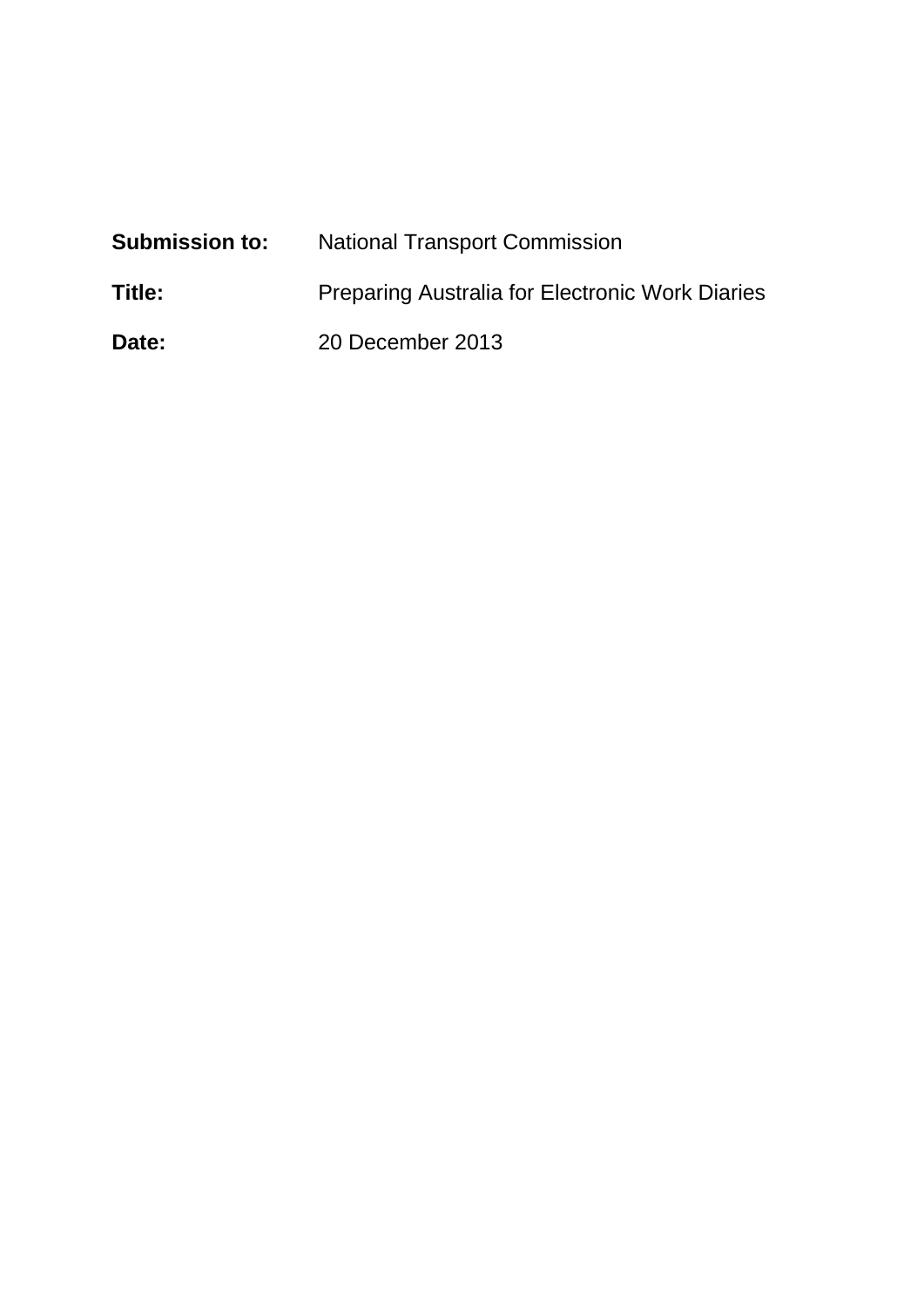# **Index**

| 6. Timeframe, Management and Cost8 |  |
|------------------------------------|--|
|                                    |  |
|                                    |  |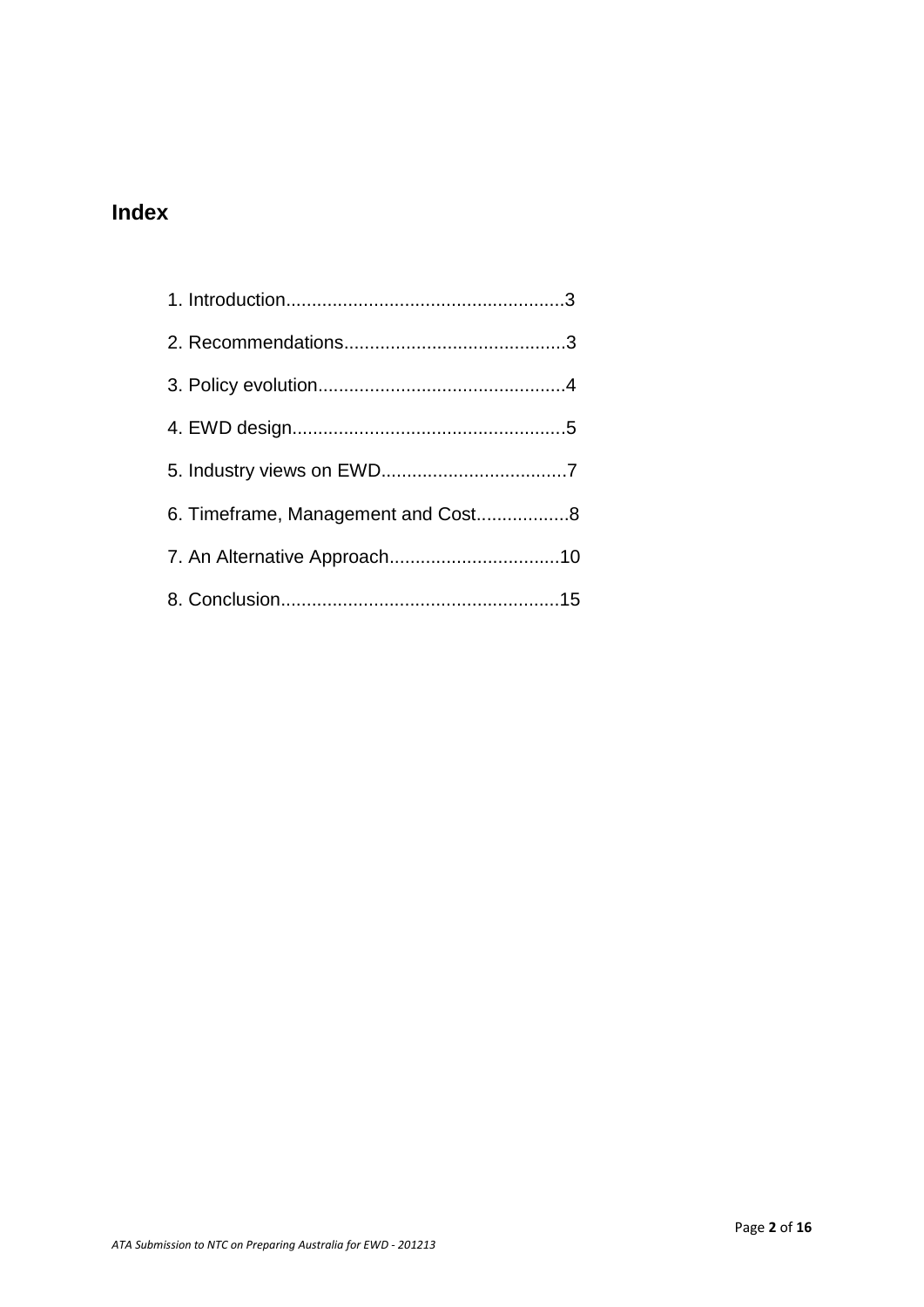## **1. Introduction**

The National Transport Commission has released a regulatory issues paper entitled *Preparing Australia for Electronic Work Diaries* (EWD). This was published alongside the EWD/Speed Monitoring Operational Pilot report released by NSW Roads & Maritime (RMS), and the set of technical specifications published by Transport Certification Australia (TCA). This submission primarily responds to the call for industry feedback on the NTC's EWD paper but also refers to the associated reports.

The submission notes considerable evolution in the policy concept of a driver work diary. The NTC/RMS/TCA proposal also requires significant amendments to the heavy vehicle national law. A simpler, less invasive technology policy approach that places drivers and their operators/employers (not technology) at the centre of the compliance effort is discussed.

The Australian Trucking Association (ATA) believes it is premature to advance the EWD proposal as it stands to the National Heavy Vehicle Regulator (NHVR) for implementation until the policy is more clearly developed. The overall impression of the proposed EWD is that it is an elaborate and expensive over-reaction to a sound public policy desire to curb instances of driver fatigue in the interests of improving road safety.

## **2. Recommendations**

The ATA does not endorse the model of an electronic work diary (EWD) as proposed. The outline of the EWD approach does not yet adequately justify its introduction. Nor is the concept at a stage that is workable for government or industry.

The ATA endorses the idea of a *voluntary electronic work diary for drivers to use that aids them with achieving compliance*, and also seeks:

## **Recommendation 1**

That NTC lead development of an EWD that is capable of being used for both local work and 100 km plus work if the driver/operator wishes.

## **Recommendation 2**

That NTC lead development of an EWD design that meets community expectations of monitoring devices, surveillance devices and privacy protection. Drivers using EWD must be informed about and trained in their use and treated fairly, with the ability to review data transferred, recorded or held.

## **Recommendation 3**

That NTC lead development of fatigue management policy which applies to drivers, not trucks. An EWD must assist drivers and operators with monitoring compliance with work and rest rules, not truck operations.

## **Recommendation 4**

That NTC lead development of an EWD that does not disadvantage drivers or operators commercially or operationally. This requires time counting issues to be resolved in a fair, reliable and robust way in law. Policy or enforcement guidelines are not sufficient. EWD users should find a commercial saving in their bottom line from adopting these devices, and drivers should report satisfaction in their use and greater comfort from a lower risk of accidental penalties.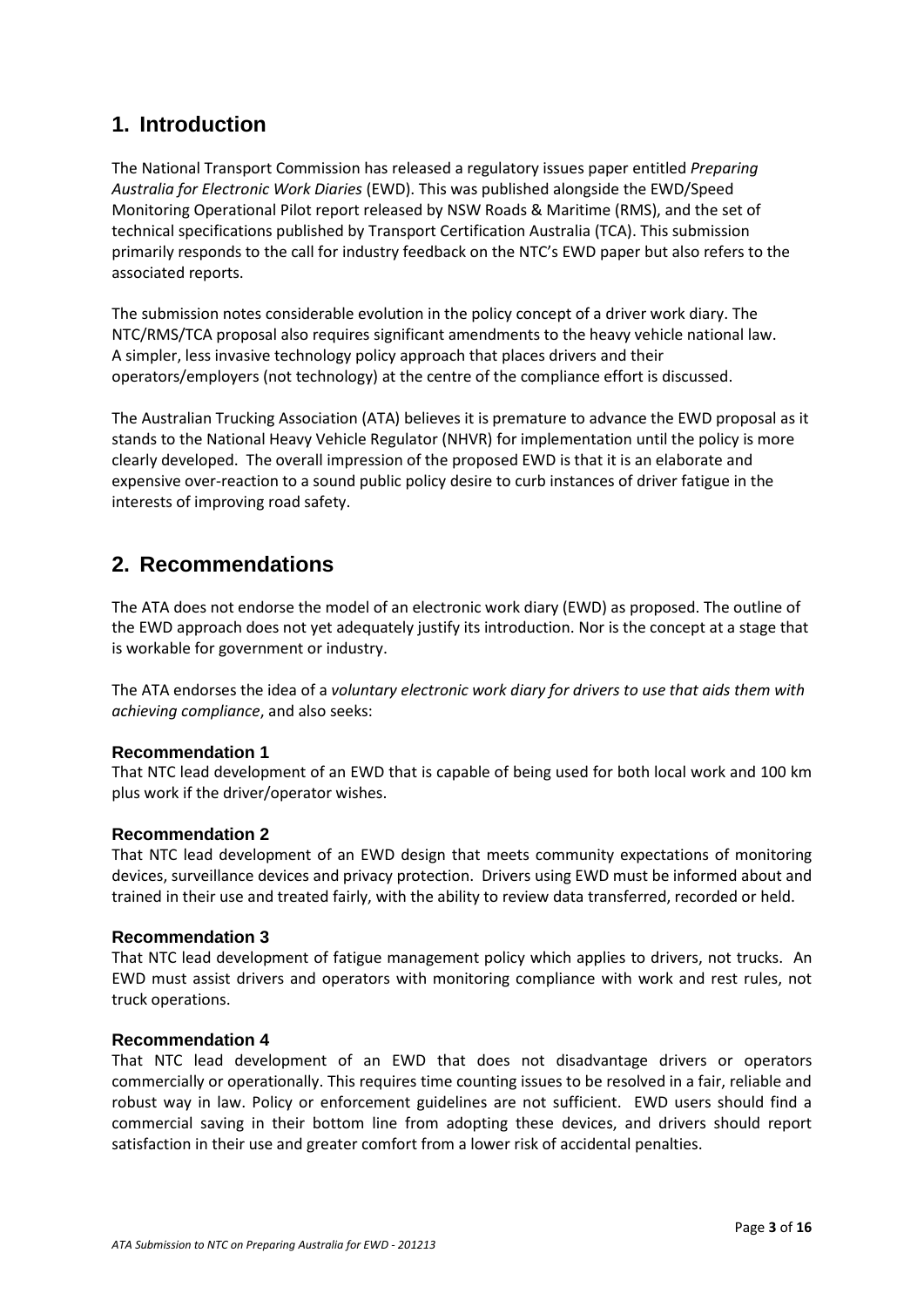### **Recommendation 5**

That NTC lead development of an EWD that does not expose drivers or operators to more frequent diary review, create new or additional penalties or more onerous legal duties than those currently faced under the Written Work Diary. In other words, the industry seeks *equivalence*.

#### **Recommendation 6**

That NTC lead development of an EWD that supports driver compliance by providing guidance and alerts to warn of pending non-compliance for all time-related rules under Standard Driving Hours and Basic Fatigue Management. Similar support must be available to Advanced Fatigue Management drivers.

#### **Recommendation 7**

That NTC lead development of an EWD that is easy to use, can automatically transmit the necessary records of driver activity to the operator, alert the record holder of malfunctions, permit driver declarations and address the operational realities of multiple clients, different vehicles as well as the policy goal of assisting the driver and responsible chain parties to manage the driver's fatigue, not a truck's activities.

#### **Recommendation 8**

That NTC lead policy development of an EWD such that the operator is the primary record holder of EWD data and have the same record monitoring duties as those applied for Written Work Diaries.

#### **Recommendation 9**

That NTC lead development of an EWD policy under which enforcement activity occurs regularly and randomly at the roadside, and by audit like those for Written Work Diaries.

#### **Recommendation 10**

That NTC lead development of an EWD designed on an 'open standards' principle, such as that used for on-board recorders in the United States.

#### **Recommendation 11**

That NTC lead development of EWD policy under which the enforcement of the open standard for EWD being managed by the NHVR.

#### **Recommendation 12**

That NTC lead the development of an EWD that does not ramp up enforcement opportunities. The aim must be facilitation of compliance with fatigue rules.

## **3. Policy evolution**

The concept of 'Driver-Specific Monitoring Devices' was first aired by the then National Road Transport Commission in the late nineties, as part of a first generation of national heavy vehicle driver work and rest hour rules. A few years later, after various Austroads projects, Transport Certification Australia (TCA) and its flagship product, the Intelligent Access Program (IAP) emerged.

As noted in an earlier ATA submission to NTC, the IAP model is highly scalable to achieve the kind of flexible policy ambitions expressed in some of Austroads' papers. Such ambitions include an unknown number of potential regulatory applications underpinned by remote 24/7 mandatory vehicle tracking on the broadest possible scale.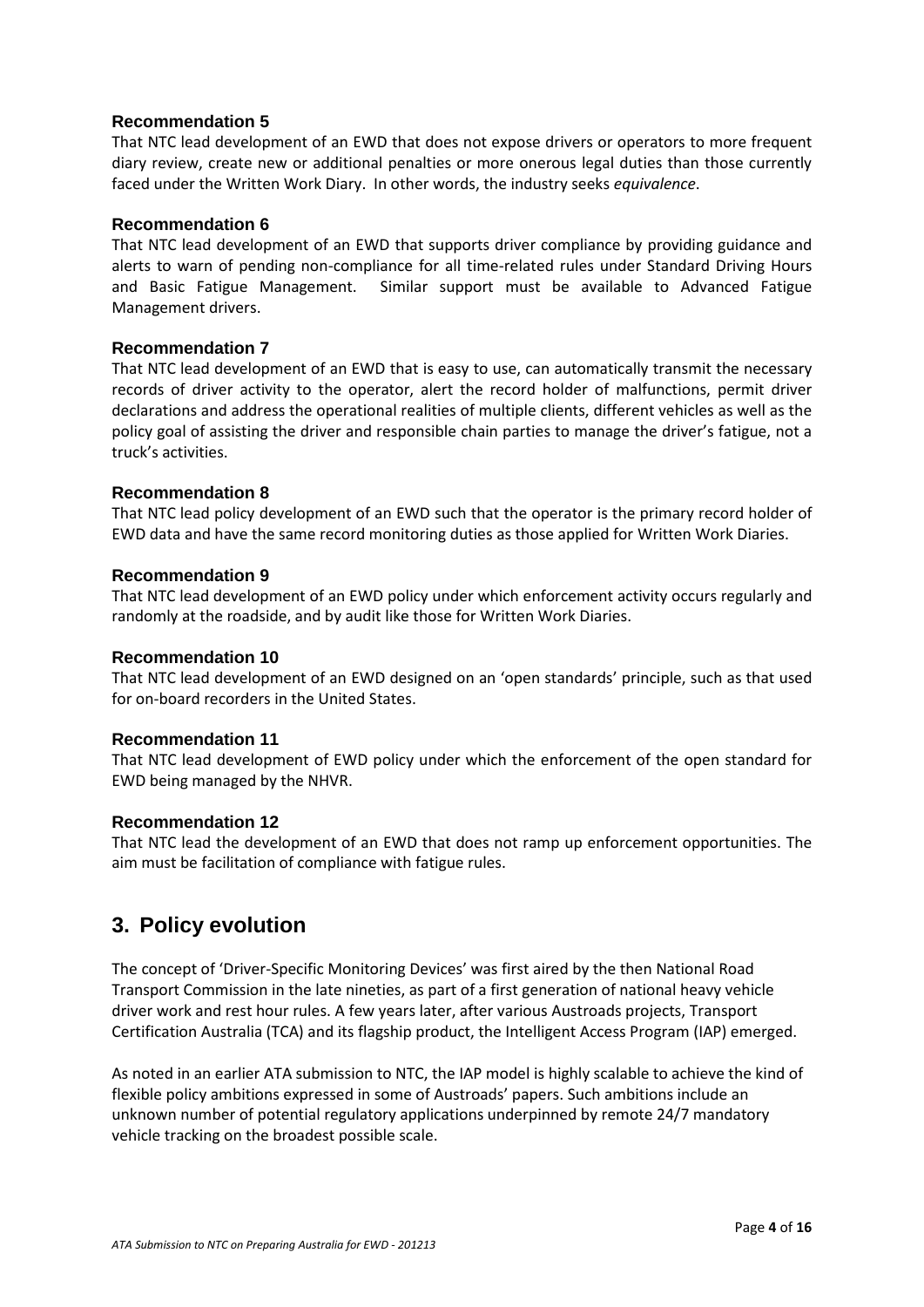From 2006, government proposals for revised model fatigue laws saw the *Electronic Work Diary* (EWD) concept appear, refining the concept of driver-specific monitoring devices. The 2008 Heavy Vehicle Driver Fatigue National Model Legislation then established fatigue-related measures including the recording of work and rest times in a Written Work Diary (WWD) or EWD.

In the NTC work program, the first National Industry Productivity package (NIP1) for implementation in 2013-2014 includes *recognition of an operator's GPS system and industry accreditation schemes as alternatives to written work diaries.*

However, this EWD policy principle is not strongly expressed in the current proposal. In fact this 'recognition' may be quite temporary since the Pilot notes "take up of EWD would be expected to be considered when existing in-vehicle equipment is upgraded" $1$  and that "..consideration should be given to recognising the duties and responsibilities of EWD service providers in the national law."

The EWD Pilot involved an operator/industry reference group but industry was not on the project steering committee. This and other concerns has led some industry stakeholders to conclude the proposed diary is merely a form of the Intelligent Access Program (IAP) for fatigue and speed. It is therefore important to reiterate the IAP has not delivered on its Regulatory Impact Statement (RIS) claims and it has been largely rejected by industry as an option for pursuing more vehicle access.

IAP was provided with a timetable supported by substantial public revenue over a long period to reach its target. The IAP did not meet that target. It would be wrong to dismiss the lapse of time as irrelevant to future policy planning and expenditure. It is also wrong to ignore the practical fact that heavy vehicle access is currently only possible in some cases if IAP is used and that that is not an example of a 'voluntary' model. Mandatory use of EWD and speed monitoring by regulators is not supported in general, nor specifically for accreditation schemes. Mandatory use of EWD and speed monitoring is supported in the case of supervised intervention orders as made by a court.

The funding that has flowed into the IAP, and threatens to flow into this proposal for an EWD system, might have delivered at least some high-quality upgrades to a few crucial sections of national infrastructure that would have also benefited every road user, not merely the 0.45%<sup>2</sup> of industry who use IAP and pay a portion of the total program costs. IAP and this EWD approach will merely monitor not prevent a crash. Vastly improved infrastructure, sensible and stable access policies with well-resourced, traditional enforcement practices would arguably have had a better effect on improving safety outcomes over the past decade. Long-standing alternative pathways to safety and compliance assurance such as the TruckSafe® program have also been overlooked.

## **4. EWD design**

In 2013, the ATA wrote to the Standing Committee on Transport and Infrastructure (SCOTI) to provide its support for the development of an *optional EWD to assist drivers/operators to comply with Australia's complex work and rest rules*.

The ATA also gave SCOTI its support for the adoption of broad technical specifications, based on an 'open standards' principle, that enables operators to buy a commercial program for their business and drivers, containing an EWD and other functions, to suit their operational situation and legal requirements. SCOTI has also called for the recognition of existing operator systems as an alternative

<sup>1</sup> RMS, p13.

<sup>&</sup>lt;sup>2</sup> Notes from the NTC's Review of the Intelligent Access Program Workshop held on 4 December, 2013.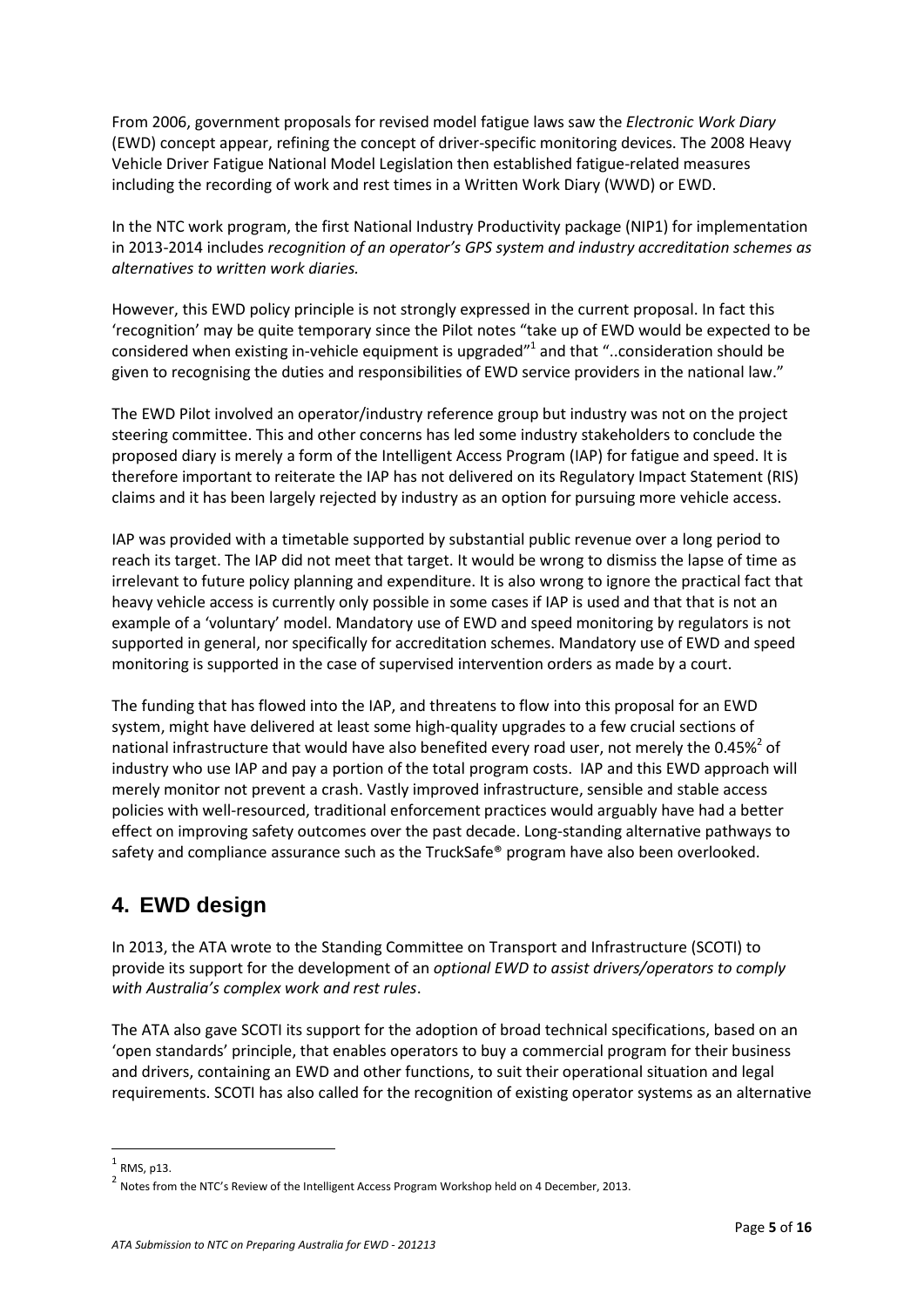to leasing new devices and the ATA has adopted this concept as the basis for the ATA's position on EWD for heavy vehicle drivers.

The ATA accepts that in-vehicle devices, the Global Positioning System (GPS); and sophisticated transport-related software products are widely available<sup>3</sup> and increasingly popular in the heavy vehicle transport industry. Industry's concern over the use of telematics for regulatory purposes does not relate to the capacity of the technology to cater to regulatory ends, but to the policy foundations, system design, likely cost and effect, as well as its application by regulators.

Bureaucratic demands for corporate and personal private data are evolving rapidly because of the immense scope for information collection and the potential economy of the intrusion capability offered by technology. Although a search of private property would typically involve police, reasonable and probable cause and a magistrate's warrant, the apparently quaint traditional principle of 'innocent until proven guilty' along with a policy focus on 'fatigue' itself seem to have been quietly discarded in the rush to capture more and more private intellectual property for new enforcement or revenue-raising opportunities. As part of further development of the EWD policy it will also be necessary to clarify which privacy regime outlined in the issues paper will ultimately govern the operation of the proposed remote monitoring framework.

#### **EWD schema (TCA report, p8).**





One impression of this system is that it is an inflexible, elaborate over-reaction to administering a simple regulatory requirement for a work diary. A simpler, less expensive system is achievable.

 $3\,$  "The telematics market is currently mature in Australia to the extent that there are a wide variety of products with varying capabilities available from a range of suppliers. IVUs can range in price from a few hundred dollars to around \$1,500 or more." RMS Pilot report, p54.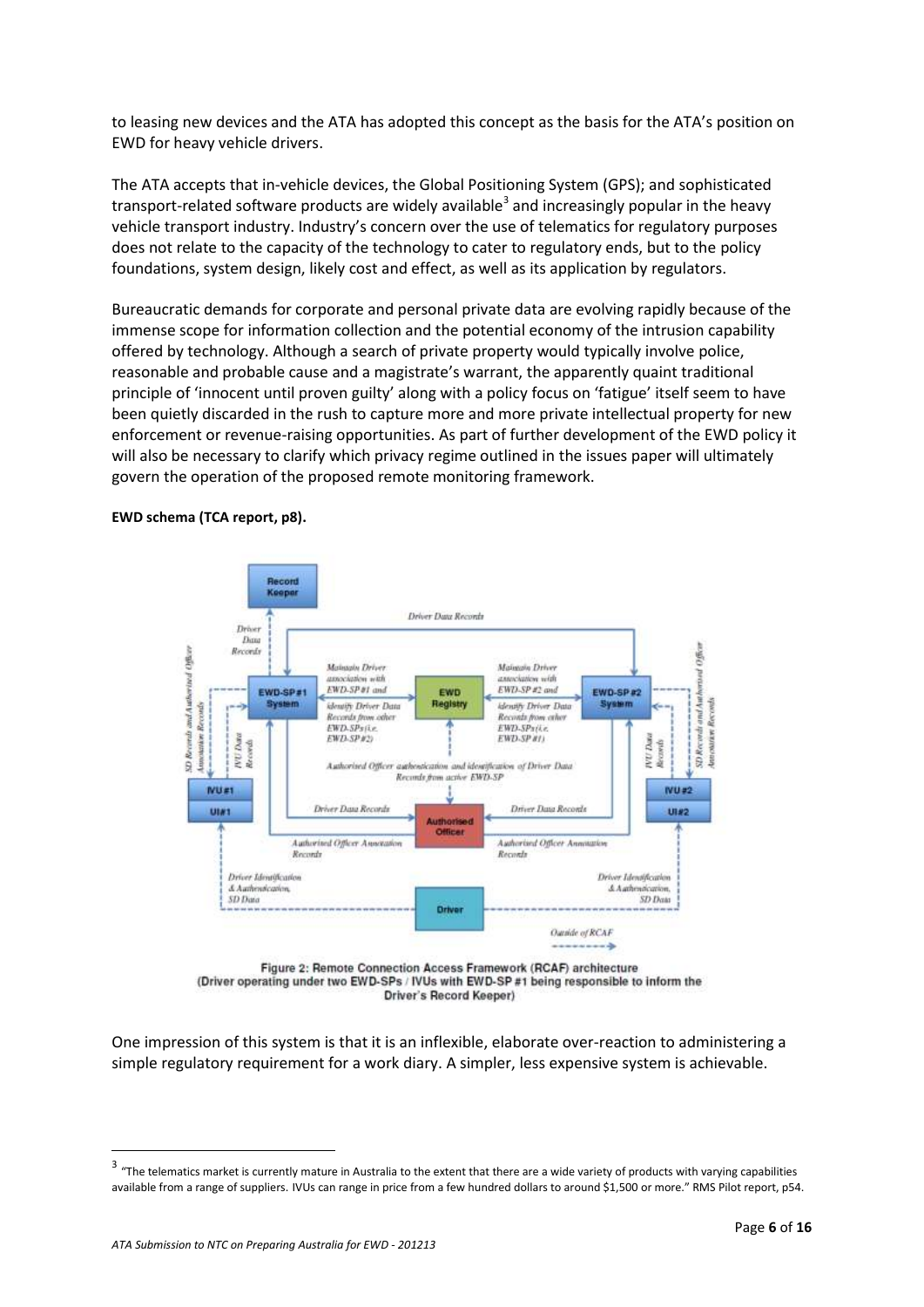## **5. Industry views on EWD**

Amongst the many characteristics of the EWD proposal, some elements remain unresolved. One is the not so simple matter of balancing the theory of fatigue management against real world risk. Another is how to reconcile the precision of EWD time counting against the small yet beneficial amount of human imprecision allowed for completing work time in a Written Work Diary.

For example, the EWD will count time down to the minute/second, whereas a WWD records time in 15 minute blocks, using rounding rules with a bias towards rest. In effect, the driver has reasonable leeway with a WWD, thus the NTC has proposed an 8 minute non-accumulative tolerance to work time in EWD as a contingency plan to replicate the leeway that a WWD user has. While the proposal to remove 15 minute rounding for EWD is supported, the well intended tolerance proposal does not deliver similar effects to real world driver entries in WWD.

In preparing this submission, ATA member association NatRoad provided the following operator feedback on EWD from an online survey conducted in December of 2013 that yielded 90 responses.

The possibility of vastly more precise time-keeping elicited the most comments (79) of all NatRoad's survey questions and comments indicated overall that operators see minute-by-minute accuracy not as a feature of an EWD but a bug, with one noting "just because it's electrical doesn't mean its perfect". Many respondents sought complementarity between EWD and WWD regimes to make it fair for everyone, but also questioned "why change the system because it is electronic?".

The prospect of more information flowing automatically to enforcement authorities also evoked responses that it could lead to 'self-incrimination' or 'to more opportunities for revenue, not fatigue management'. Some respondents felt 'drivers (companies) should work under similar laws' and that only limited information should be given to enforcement officers unless "relating to a serious breach". However, as one comment noted, regardless of what and how much data is actually available, 'enforcement needs to fit the breach'.

When asked if EWD should be mandatory or voluntary, 84 per cent chose "voluntary". When asked if EWD should provide real-time alerts to the truck driver about a legally required rest break or the next rest area etc, 71 per cent said "Yes".



Related comments included 'most drivers already know how much work time they have left'; that 'the major problem is finding somewhere to have a rest'; and "drivers already have enough distractions". Interestingly, the next question on alerts generated a positive response from 64 per cent of respondents, including 12 per cent who saw real-time guidance and alerts as "Essential".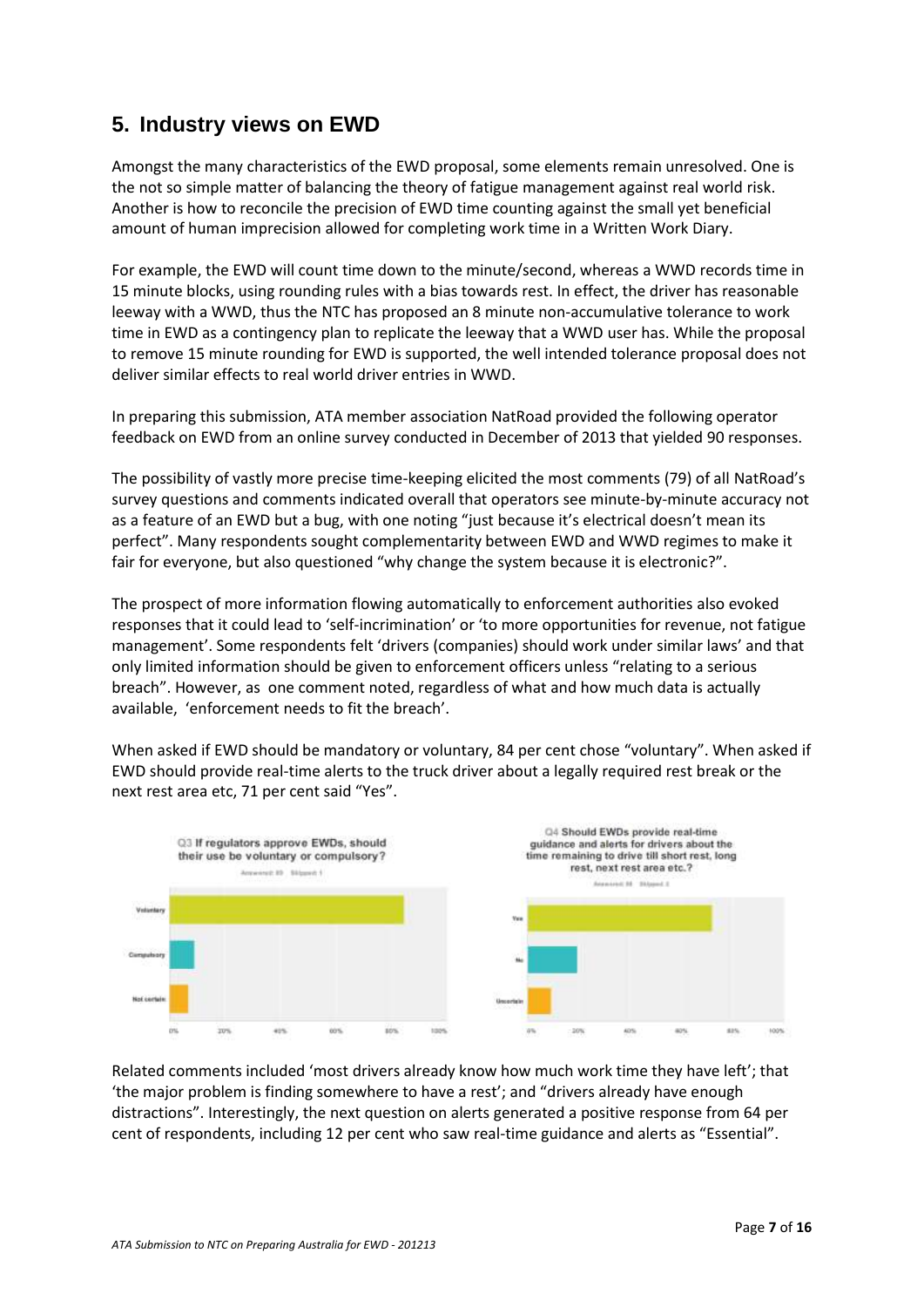When asked about EWD data, 87 per cent agreed this belonged to the operator. Some comments were also to the effect that an employer has statutory obligations to keep such records (as does the driver) and that such data is not the property of government.



When asked if EWD that also monitor speed and other offences for action by the authorities would be acceptable, 65 per cent of operators said no and 12.5 per cent said yes. One person warned that 'too much information could be used in a detrimental way and should not be automatically accessible'. Interestingly, as with monitoring of time, the question of monitoring speed elicited a similar demand for a 'tolerance' of some kind. One vivid response was simply, '*great...they won't have to leave their offices to book the poor old driver*!"

Some respondents also commented on current requirements to record a rest before taking the rest, which does not always mesh with reality. A driver should be able to forget to log a break, take a break and then correct the diary, all without effecting a breach and alerting the authorities. In the ATA model of a stand-alone driver-operator EWD, the operator can be alerted by such events and take appropriate actions to address driver behaviour back at base and*,* in so doing, meet their chain of responsibility obligations and maintain a culture of compliance in their own operations.

# **6. Timeframe, Management and Cost**

*"The equipment costs of an EWD for a Transport Operator will comprise two main elements and the following values were used in the cost benefit analysis (refer to section 7):* 

- *I n-vehicle units – \$1,200 plus \$500 installation*
- *Monthly monitoring – \$20 per month per unit.*

*In addition there will be costs to Transport Operators for establishing management reporting systems to enable the review of data from IVUs."*

#### **RMS Pilot report, p55.**

In addition to the survey feedback supplied above by NatRoad, the ATA has received advice from a member operator of a standard price of \$4230.00 for each telematics unit voluntarily fitted by the business to approximately 400 heavy vehicles. The itemised cost of just one of these units prior to installation (not including running costs) is as follows:

| 7050 (black box)    | 2,740.00 |
|---------------------|----------|
| 1035 (cable)        | 600.00   |
| 1039 (CAN cable)    | 200.00   |
| High gain antenna   | 130.00   |
| <b>Total of Kit</b> | 3,670.00 |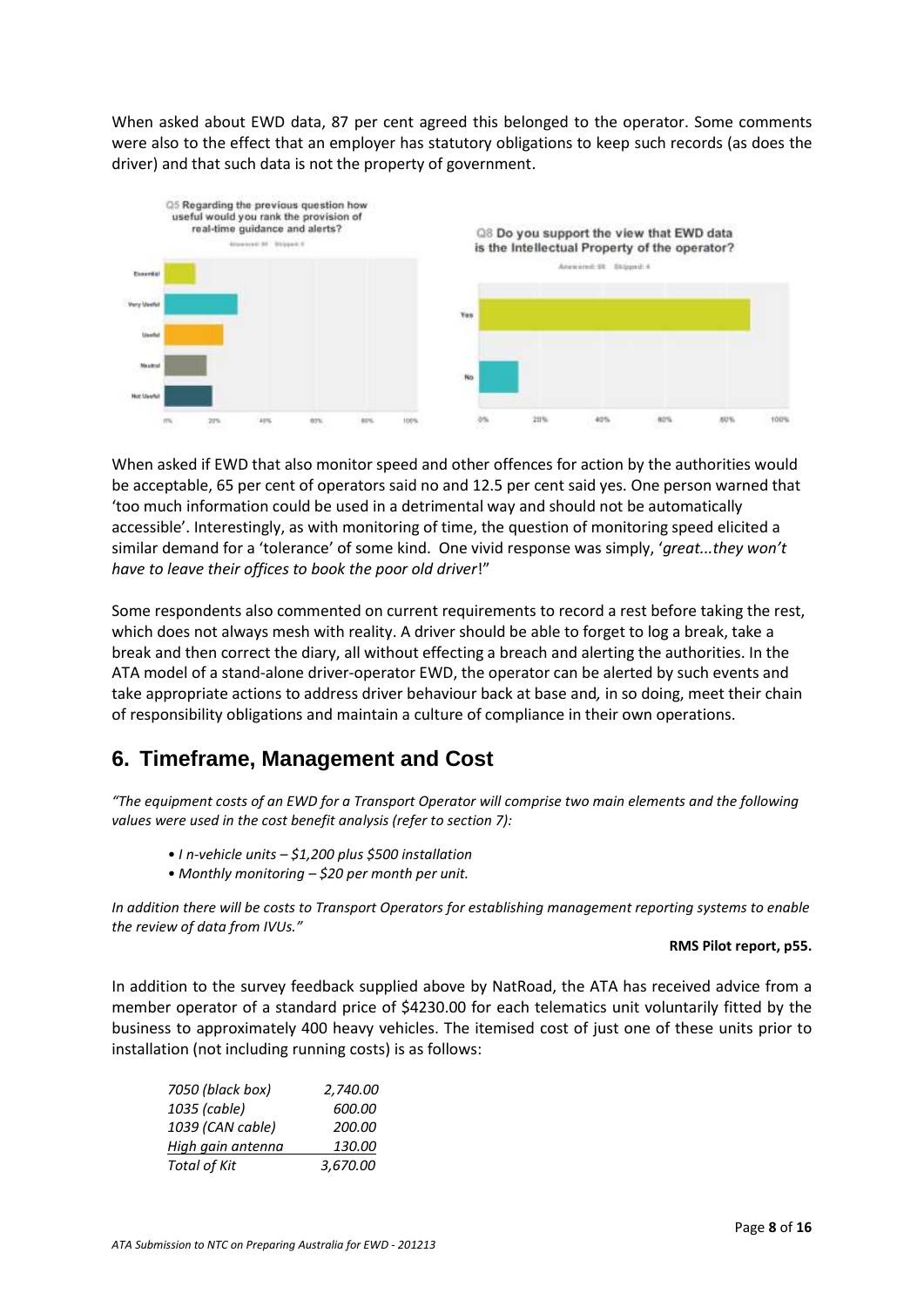Intriguingly, the Pilot report states in section 4.3.2.2, "The differential cost of a regulatory telematics device compared to a commercial product is not just the cost of the unit itself. Monitoring by the EWD-SP is required for an EWD and this recurrent charge can be greater than is levied for normal commercial services because of the increased evidentiary quality requirements placed on regulatory products."<sup>4</sup>

At the same time, the report argues "the net present cost over five years for the preferred EWD model as lower than the net present cost of operating a WWD under all take up assumptions." At a purchase price of approximately \$20-30 per WWD (with a typical take-up rate of perhaps four WWD per driver per year<sup>5</sup>) any savings under the proposed system appear to be realisable for transport agencies not for transport operators or drivers.

The RMS report also claims the 'cost benefit analysis' (not released to industry) shows a net present cost over five years for EWD as "lower than the net present cost of operating a WWD under all take up assumptions. At the lowest assumed take up level for an EWD (1 per cent) there is a net present cost saving of \$7.5 million over five years compared to a WWD." Initial set up costs to establish the overall EWD environment are then estimated at \$9.9 million, including "\$4.9 million estimated for the EWD System Manager to be operationally ready to implement the EWD on behalf of the NHVR."<sup>6</sup>

Industry asks why an 'operational' EWD trial was needed at a cost of \$5 million, when government knows the technology works and transport management products based on this technology are already used in industry anyway? This was a regulatory trial not a technology pilot, and one that failed to examine in depth the legal and operational implications of the evolution in EWD policy. For example, industry does not understand how it was a thorough trial when the most fundamental problem of counting time in 15 minutes blocks when using WWD versus counting in minutes in EWD was not resolved for the pilot, nor is it yet resolved.

Stakeholders have pointed out the broad impost on the public purse from this approach is greater if tax deductibility is taken into account. The taxpayer appears to pay several times, both for the set-up and running costs of a new, different (voluntary) regulatory system and then again each time a transport operator claims their set-up and running costs under the tax system. In the case of EWD, it is evident this will be a more substantial annual total claim than is current for WWD, particularly if a regulatory telematics service is more expensive than a commercial service anyway, as TCA claims.

For example, what is the continuous cost to industry from NHVR's management of the EWD system? Will the \$9.9 million fee for EWD implementation include NHVR costs for managing both WWD and EWD systems? Does the government's estimate include industry's EWD costs?

With respect to the NHVR's capacity to manage an EWD regulatory tool, its resources are already stretched from preparing for the substantial activity that lies ahead from 10 February 2014. Its forward work program is also full of important policy issues which, due largely to NHVR's complex establishment activity during 2013, have seen little progress against agreed timeframes. Similarly, the NTC has an extensive schedule of overlapping policy development work such as finalising the heavy vehicle compliance and enforcement framework, telematics framework, cooperative intelligent transport systems initiative and the IAP Review amongst other items. Industry is also not broadly convinced that the burden of the TCA's Intelligent Access Program (IAP) currently undertaken by a handful of operators (0.45% of industry<sup>7</sup>) is warranted by the real-world

6 p13.

<sup>4</sup> RMS Pilot Report, p54.

<sup>5</sup> In which each WWD has 100 pages and at least four could be needed for recording an entire year.

<sup>&</sup>lt;sup>7</sup> Notes from the NTC IAP Review Workshop, 4 December 2013.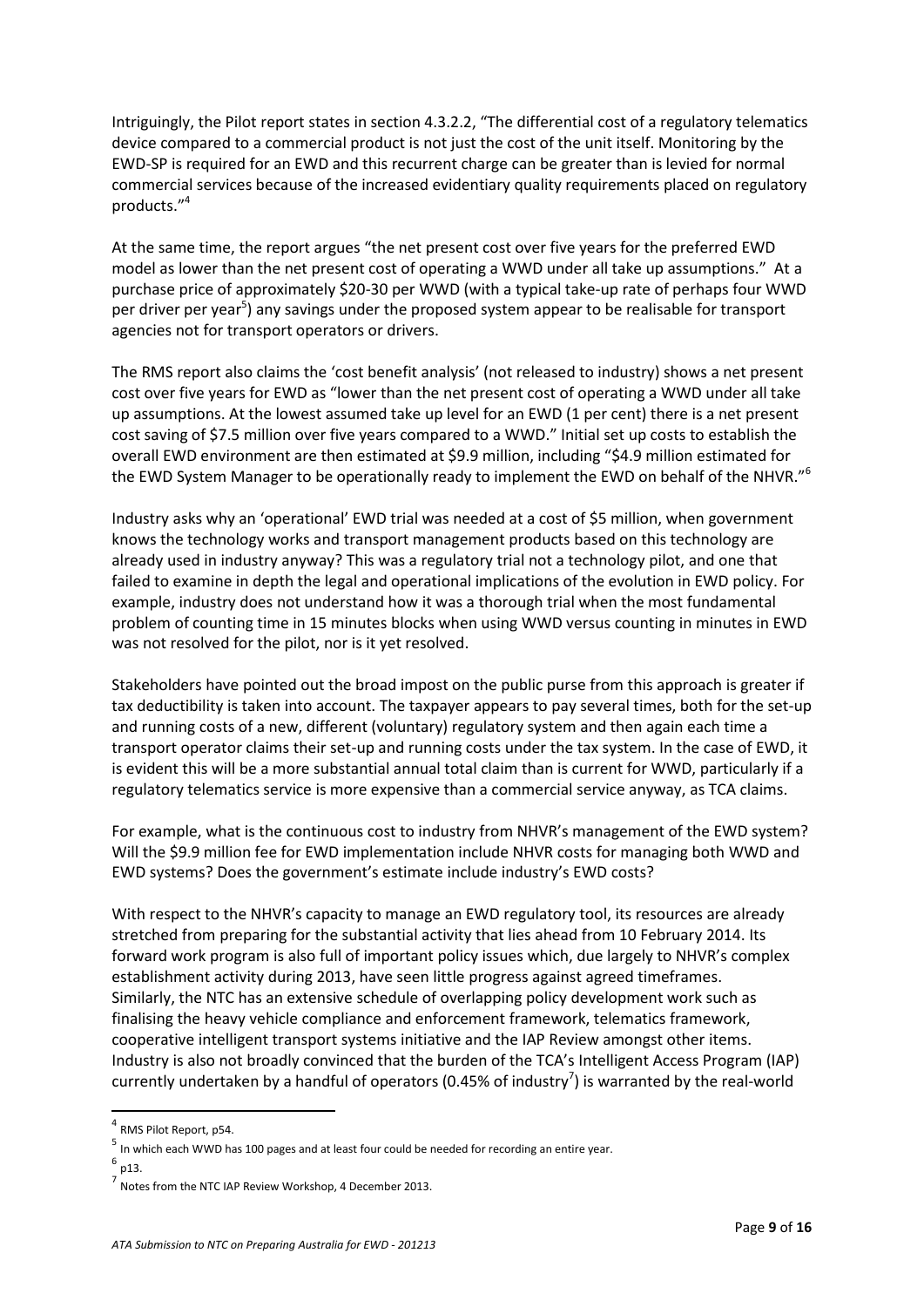risk. What are the issues that road agencies need IAP to manage? The existence of perfectly suitable alternative pathways towards compliance assurance can also not be ignored any longer. It is industry's fear the EWD model as described will result in a flood of data that is not easily managed by road agencies. Apart from the potential for unjust delays in notification and expensive errors from data mismanagement, potential also exists for retrospective avalanches of infringements to fall on operators and drivers. It seems obvious the EWD model represents a new iteration of a heavy-handed system like the IAP since it does not seem to be focused on better fatigue management but on vehicle operations. It has sought to redesign policy to force a change in practice to suit a new technology – a completely opposite development approach to that desired by industry.

## **7. An Alternative Approach**

The outline of a lighter-touch regulatory model might look like this:

**EWD** (driver device or application as supplied by employer/operator) **EWD CONCEPT**  $\left\{\right.$  **EWD System** (employer/operator's preferred EWD system<sup>8</sup>) **Regulatory Policy** (roadside interception, audit on demand)

This would distinguish itself from the proposed system through the use of open standards and the absence of third parties including technology service providers intervening in what should remain a direct legal relationship between the regulator and the regulated. Roadside interception of driver EWD devices or applications and audits of their operator EWD systems would be undertaken by authorities as required. Central to the design principles would be what the law currently states, what drivers do in practice, and what should apply when a EWD is used.

## **Driver Use**

*"Electronic record keeping could allow information on time and location (if a GPS unit is part of the device) to be filled in automatically. However, the fact that working hours, not driving hours, are prescribed in legislation means that the driver must be able to record work done away from the vehicle. The electronic record is the driver's – and it must be able to be read, and written to, by any device approved as an EWD, to allow for the many drivers who have more than one employer, or move between employers and vehicles."* 

#### **Australasian College of Road Safety Journal 2011. Volume 22, p13.**

The single most important safety feature in any truck today is the driver. The driver and the vehicle should be treated differently under law. Both the law and government policy speak of 'fatigueregulated vehicles<sup>9</sup>' yet of course, machines do not get tired. Thus it is *human fatigue<sup>10</sup>,* rather than vehicle operations that provides a fundamental policy rationale and focus for development and regulation of a work diary.

A truck driver may be at once their own operator/employer and also take on other employers and employees, work under various ad hoc or formal contractual arrangements, drive different vehicles and combinations (sometimes two-up), adhere to different operator systems and undertake different freight tasks. Thus it must be a *driver's hours* (at work, driving, and at rest, irrespective of location or distance travelled), not a vehicle's activity, that is the logical object of regulatory scrutiny for improving driver compliance with fatigue laws (thus hopefully improving safety).

 $\overline{\phantom{a}}$ 

<sup>&</sup>lt;sup>8</sup> An operator would select a commercial service provider to support their preferred EWD system and deploy the associated devices or products (eg EWD mobile application) amongst their employees. Each driver using their system through an app or device would have a unique account. 9 HVNL, s7.

 $^{10}$ HVNL, s223.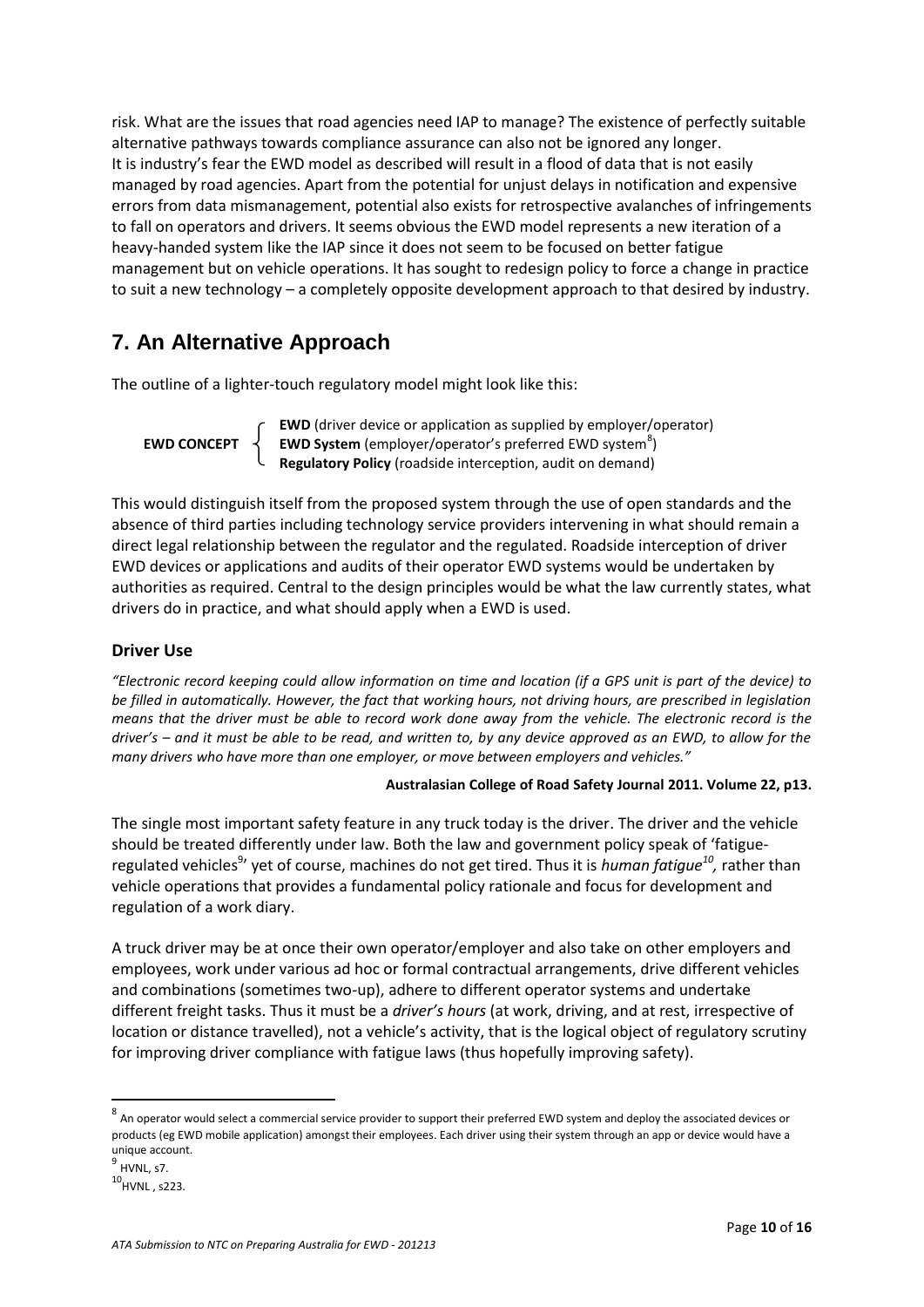Use of an operator's EWD device or application should allow drivers to create, annotate and retain EWD records to suit their circumstances, their private contractual relationships with vehicle owners/employers and any personal legal or evidentiary requirements. If a driver may be prosecuted for a declared history of work and rest then they must be able to annotate and furnish that history easily and at little expense to themselves. With respect to inspection of EWD by authorised officers, this should be limited to inspection of records for the current fatigue period only. On the other hand, if an EWD system or a driver device stops working, or may have been tampered with, the operator responsible for that EWD system should inform the regulator of this fact.

This would help drivers with their unique work programs and histories, to move seamlessly between vehicle owners/operators/employers, between tasks and between vehicles and yet still provide a verifiable trail of data via a system of unique identification numbers. If numbering systems for WWD and EWD are integrated, their parallel use can be identified at the roadside. When a driver crossed jurisdictions, an EWD would accommodate not just daylight saving differences but deliver fatigue information and alerts applying while the driver is working across the border. Location and speed data can be recorded by an EWD and should be able to be used by a driver as a defence against incorrectly issued infringements.

The NTC says "While a driver recording device (DRD) may be used as an *auxiliary feature,* the system will be based on a remote connection access framework for enforcement and reporting purposes. This means that, unlike WWDs, the data will be more easily accessible from a range of locations."<sup>11</sup>

The distance that a vehicle travels (eg. more or less than 100 kms) is not necessary for assessing driver fatigue. Short-distance freight tasks can be highly fatiguing if the task in question is complex yet time-sensitive; repetitive yet labour-intensive; and undertaken in congested urban areas, in poor weather or at night with limited access or curfews. The same fundamental records of driver activity are still required, as defined under work rules in s289 (1)(2) of the HVNL.

On a day-to-day basis, a driver's operator/employer is required (as chain party responsible for shift scheduling and vehicle selection) to check driver diaries and manage driver welfare under chain of responsibility obligations. The driver's personal EWD tool<sup>12</sup> should be linked to an operator's chosen EWD system and allow them to record and display their work history on demand. It would not need to be viewed by regulatory authorities until intercepted by roadside enforcement or regulatory audit. That is, interrogation of a professional driver's record should remain a matter of reasonable cause within the traditional enforcement relationship which exists between a driver and authorities such as in the case of Written Work Diaries (WWD).

The *utility* of a work diary format to drivers is a key to its uptake and success. Notwithstanding potential for government to use non-market, coercive powers to force adoption, any product or service will be contemplated by industry if it is cheap, easy to use and reliable. If it is all of these *and useful* it will be demanded by industry and this will stimulate the supply of technology. The EWD concept outlined does not indicate that this is the market effect envisaged. The primary element of utility that drivers want is to avoid making errors when adhering to the some 54 rules they are measured against under work diary requirements. Requirements to carry or produce EWD printouts should be removed since records will be remotely accessed by roadside inspectors.

The voluntary introduction of EWD should be a means to facilitate improved driver compliance with fatigue management requirements, rather than a means for merely enabling increased law enforcement. To achieve this, a key feature of an EWD service is to incorporate notices, updates and

<sup>&</sup>lt;sup>11</sup> '1.4 Key features of the EWD'. NTC.

 $12$  Such as a driver's mobile phone loaded with the operators' preferred diary software.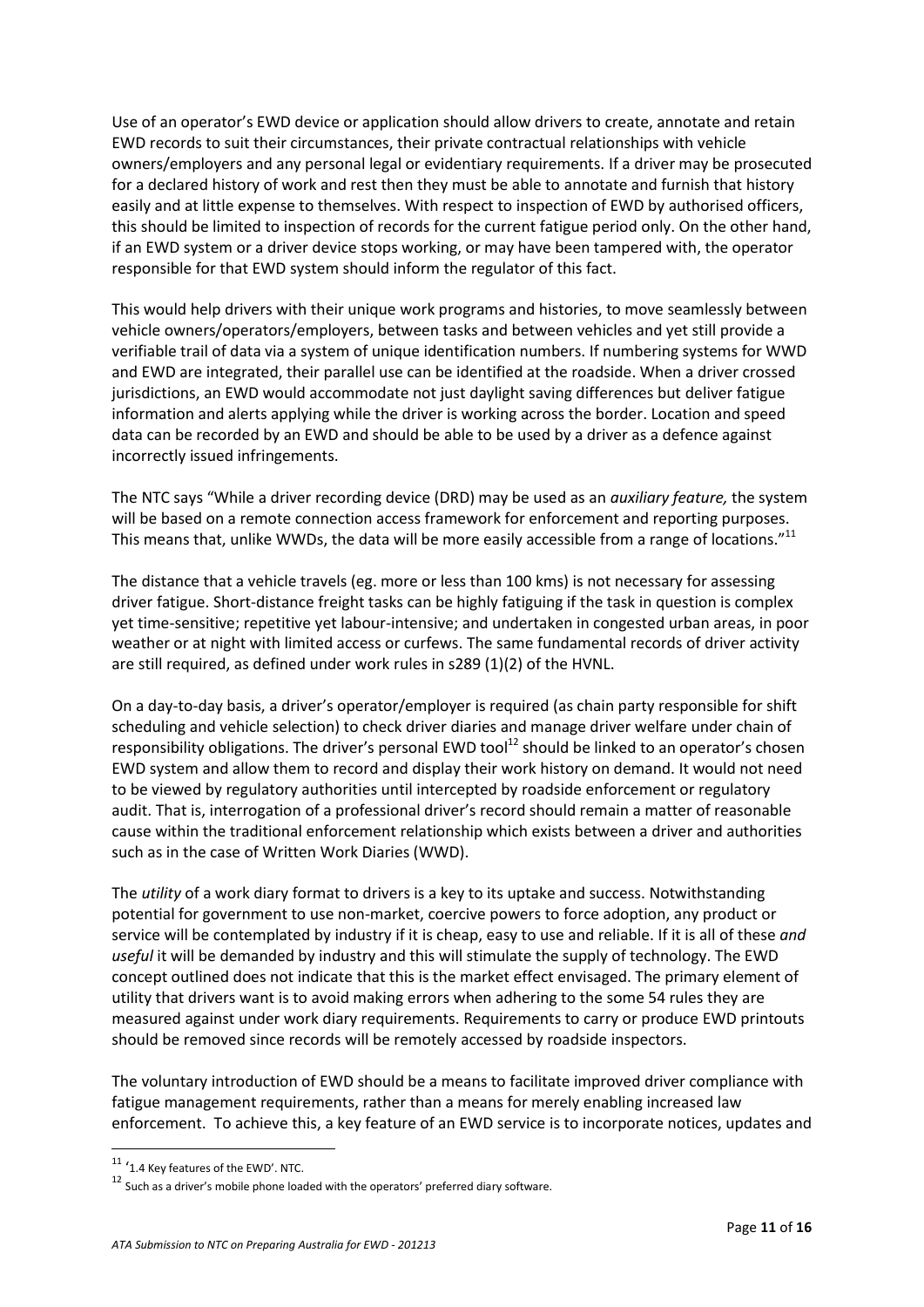alerts for drivers to warn them of imminent breaches or pending rest breaks etc. Any EWD service should enable drivers to plan their driving schedule more actively and take advantage of 'real time' information relating to both their personal fatigue management requirements and the road conditions actually being experienced. Such functionality should also empower drivers to take greater charge of their work schedule, rather than always primarily responding to complex and burdensome regulatory requirements which is thought to be an important source of driver stress and fatigue.

With regard to 'automation' (*3.1.3 - EWD functions not likely to require personal information*), by arguing for changes to the law, the EWD model creates new roles and possible liabilities for third parties such as service providers and government. Presumably, the more automated the EWD system and the more functions that are taken from the driver for processing through an in-vehicle system, the less responsible that driver (and their operator) is for data accuracy or management and the greater the responsibility that is placed on regulated service providers and government agencies.

On the other hand, if required driver information is not automated in EWD, then it is difficult to understand why a technology solution is proposed in the first place. EWD have to be better and at least as accurate and economical as a WWD to warrant a change in diary usage. Drivers without reasonable English literacy, those who also use a WWD, or drive two-up, would no doubt benefit from a highly automated systems that demands little manual input but delivers a lot of output in the form of driver guidance and alerts. Such telematics systems are already available to operators to manage drivers and are sophisticated and economical products for operators because they also offer other useful fleet and vehicle management functions at the same time. The only problem is the driver still needs to generate a WWD record.

Simply because a 'tool' such as telematics exists that a government might hypothetically use to monitor private sector activity does not make its use sensible, ethical or without risk. NTC policy requirements should aim to manage fatigue in drivers by creating appropriate compliance rules on drivers and their operators/employers, not creating potentially complex roles and liabilities for third parties. Policymakers should not seek to re-engineer the law to fit wider regulatory aims without significantly more analysis and consultation.

## **Regulatory Use**

1

 *"When the national law and regulations commence, the National Heavy Vehicle Regulator (NHVR) will be looking after one rule book for heavy vehicles over 4.5 tonnes gross vehicle mass." 13*

#### **NHVR website**

NTC's use of the term, *EWD regulatory environment<sup>14</sup>* suggests a unique regulatory environment exists (or should exist*)* for an EWD separate to that of a WWD. Different regulatory treatments interfere with the principle of 'equality before the law', will not give confidence to industry about a level-playing field for drivers nor suit the uniform treatment of industry expected from the National Heavy Vehicle Regulator (NHVR) when it formally commences on 10 February, 2014.

Nevertheless, the EWD model needs extensive changes to the Heavy Vehicle National Law (HVNL) to suit its newly evolved policy ambitions. For example, the NTC refers to a minimum of 21 potential amendments, such as entrenching the role of IT service providers in the HVNL, and the proposal

<sup>13</sup> NHVR website, accessed 18 December, 2013[: https://www.nhvr.gov.au/law-policies/heavy-vehicle-national-law-hvnl](https://www.nhvr.gov.au/law-policies/heavy-vehicle-national-law-hvnl) *14* 'EWD regulatory environment: The framework within which the EWD functions, which has regard to who regulates, certifies and audits the EWD system.' (NTC Glossary, p63).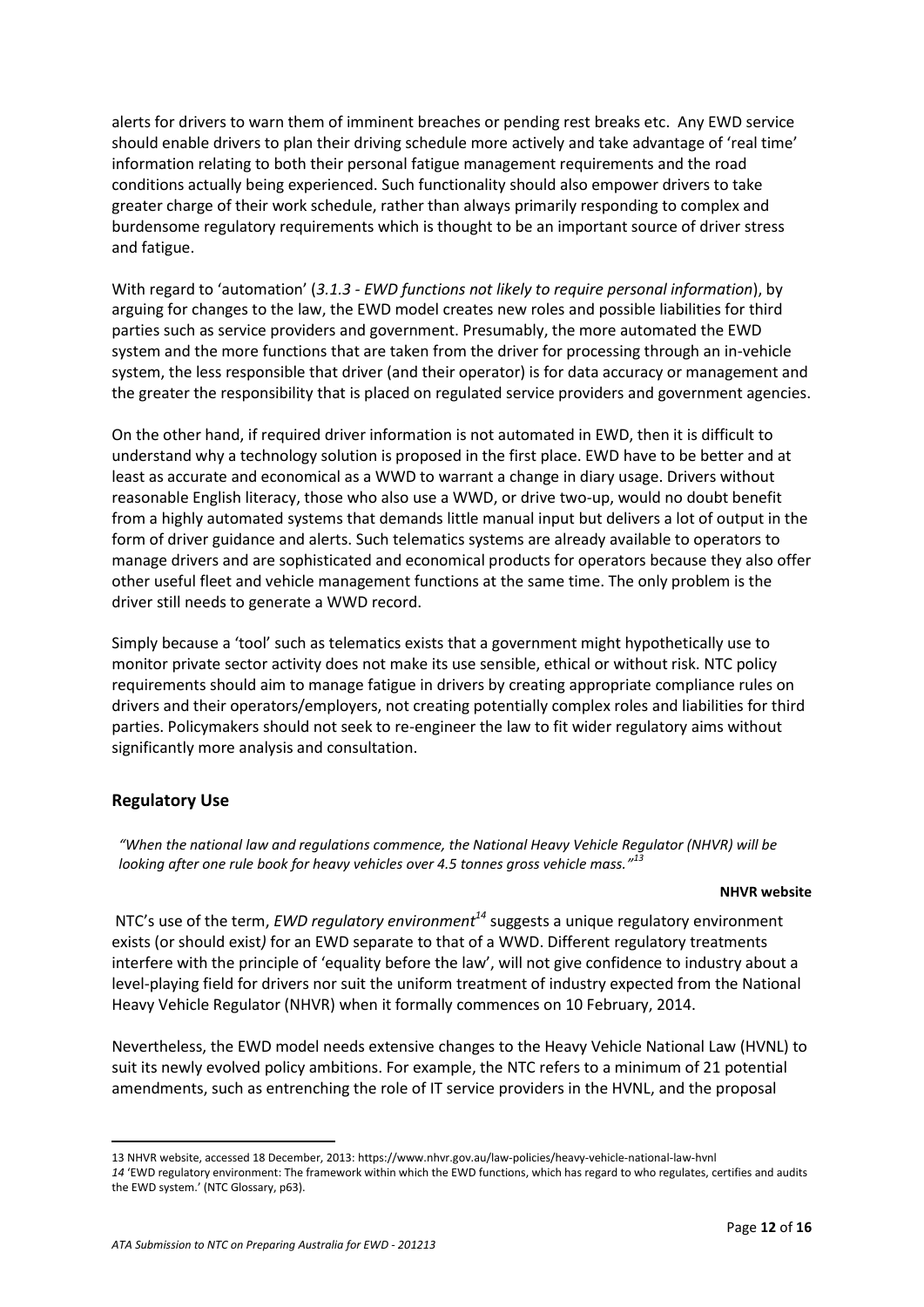seeks to make recommendations "..that would remove ambiguity in the national law and ensure it is effectively aligned and 'keeping pace' with the technical and policy outcomes of the Pilot"<sup>15</sup>.

This is echoed by the RMS Pilot report in relation to technical specifications, "there are a number of legislative changes that are required to support the operation of an EWD. These issues will need to be addressed before wide scale deployment occurs."<sup>16</sup>

The current regulation with regard to WWD includes a "counting time rule, which mandates that work time be rounded up to the nearest 15 minutes and rest time be rounded down to the nearest 15 minutes. As drivers are not machines they commonly choose to stop if an opportunity arises (e.g. to use a vacant rest area) and they move on when there is a need to move on. Under the HVNL, a driver's time spent outside the vehicle may be considered work even when the ignition is off and the in-vehicle EWD device is not recording any vehicle activity/location data. For example, the definition of a driver's 'work<sup>17</sup> under the HVNL includes loading/unloading freight and helping another person to load/unload freight; inspecting, servicing, repairing, cleaning or refuelling the truck and even performing 'marketing tasks in relation to the use of the vehicle', amongst other possible driver-related work responsibilities.

Fatigue rules are based on the theory of suitable hours of work and rest for this industry. This means drivers are disadvantaged in that they must continually convert real time into regulated time. For a driver who uses frequent short rest breaks to manage his fatigue, this may result in a "loss" of valuable work time. For example, a driver might work for 8 hours 38 minutes in several short stints, but when converting this actual time to regulated time he must declare 10 hours 15 minutes in his work diary. The same applies in reverse when recording rest time.

On the surface, the NTC's proposed "8 minute non-accumulative tolerance", for any period above the prescribed hours without a breach being recorded, is appealing, but there are consequences from more precise time counting. Each time the tolerance option is used, it needs in effect to be "paid back". This need not occur with WWD, since a driver can apply his own 'fuzzy logic' around the blocks of time with some degree of confidence in a practical sense, given this approach is applied to both rest and work periods. However, it is difficult to argue that any tolerance should apply to rest time, even if in practice some WWD users choose to do so. Other options could include using the current approach; setting an alternative period of 'tolerance'; modification of penalties; alternative compliance approaches; or allowing off-sets for specified periods. Regardless of the tolerance applied, a driver should be able to use their EWD device to record their reasons for supposed 'breaches'.

Focus must be maintained on encouraging drivers to comply with road rules and fatigue laws, rather than on inventing parallel, complicated enforcement policies that, amongst other things, entrench new roles for actors residing outside the chain of transport responsibility. Regulatory focus should also be directed towards constructing positive duties and offences that better reflect the expected behaviours of chain parties, thereby allowing penalty notices to be used.

The Pilot report (section 5.3.1.5) explores the option of on-screen displays for diary records if IVU are included in the concept. The ATA has repeatedly made it clear that "route compliance" and "route compliance assurance" can be achieved by a variety of means and the IAP system is one inefficient way. Alternative pathways are quite valid and include recognition of industry's existing take-up of electronic devices and technology services, including integrated in-vehicle systems. This

 $\overline{\phantom{a}}$ 

<sup>15</sup> NTC, p8.

<sup>16</sup> RMS, p13.

 $17$  HVNL, part 1.2 Interpretation.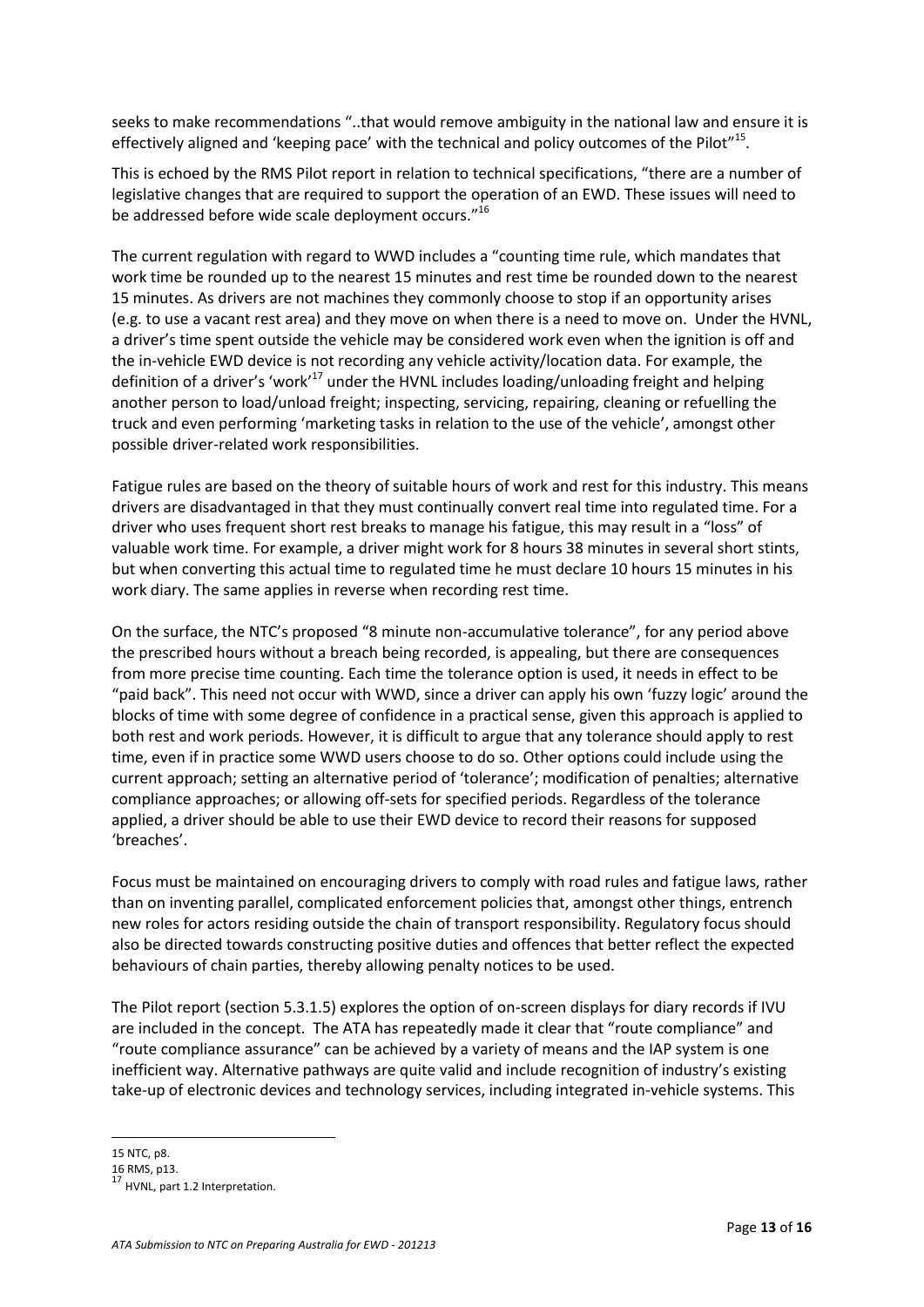would be done through open standards and co-regulation. In fact, this is often considered best practice. It is clear that industry does not consider IAP as best practice.

Regulators need to move on from merely infringing drivers and operators if they wish to improve road safety outcomes let alone driver safety. If agencies are pursuing compliance and really do not want to undertake enforcement using IAP/EWD data then agencies should accept amendments of the law to include a provision that prohibits automated enforcement, to satisfy one of industry's fears. The fear of automated prosecution is alive and well and the NTC's heavy vehicle compliance review can address this.

#### **EWD Implemented as Proposed**

*"Authorities have emphasised that the growing freight task and limited resources will almost inevitably require a paradigm shift in the way that compliance with fatigue and other regulations is achieved...the implementation of EWD was seen not as the translation of a written document into an electronic form, but rather as a tool that is part of an emerging alternative compliance and enforcement approach."*

#### *RMS Pilot report, p56*

Although the ATA does not accept the EWD proposal, it is worthwhile to consider what the corollary of its implementation might be. That is to say, if this model is imposed on the fairly simple regulatory requirement for some truck drivers to keep records of work and rest hours, what could be some natural and welcome consequences from this new policy 'paradigm'?

Unfortunately the regulatory Pilot did not investigate this prudent question, saying "While the Pilot has identified that the EWD can support alternative compliance approaches where there may be increased back office investigation and reduced emphasis on roadside enforcement, the consideration of any benefits associated with such a policy change are beyond the scope of the Pilot and accordingly have not been considered in this analysis."<sup>18</sup>

So, it is for industry to offer some suggestions. First some basic policy assumptions, namely that:

- TCA-suggested products and services are commonly used in the transport industry;
- industry technology uptake is growing quickly (in the absence of IAP or EWD);
- industry's capacity to invest in products over and above operational need is dependent on cost and utility, not coercion;
- road safety, including fatigue-related incidents, has greatly improved over the past four decades;
- state agencies and police manage limited compliance and enforcement budgets; and
- new national transport policy is directed towards, inter alia, better road freight infrastructure.

This leads to other questions such as which of the current enforcement approaches will be used to defray the costs of the new EWD? Given that state and Commonwealth C&E budgets are limited, which older, less sophisticated regulatory measures should make way for the introduction of this new advanced telematics monitoring system?

Here are some suggestions:

#### *1. Removal of roadside enforcement devices*

Claims made by some agencies for telematics systems are so impressive that much fixed road infrastructure presently dedicated to truck compliance (average speed cameras, safe-T cameras etc.)

<sup>18</sup> RMS Pilot report, p92.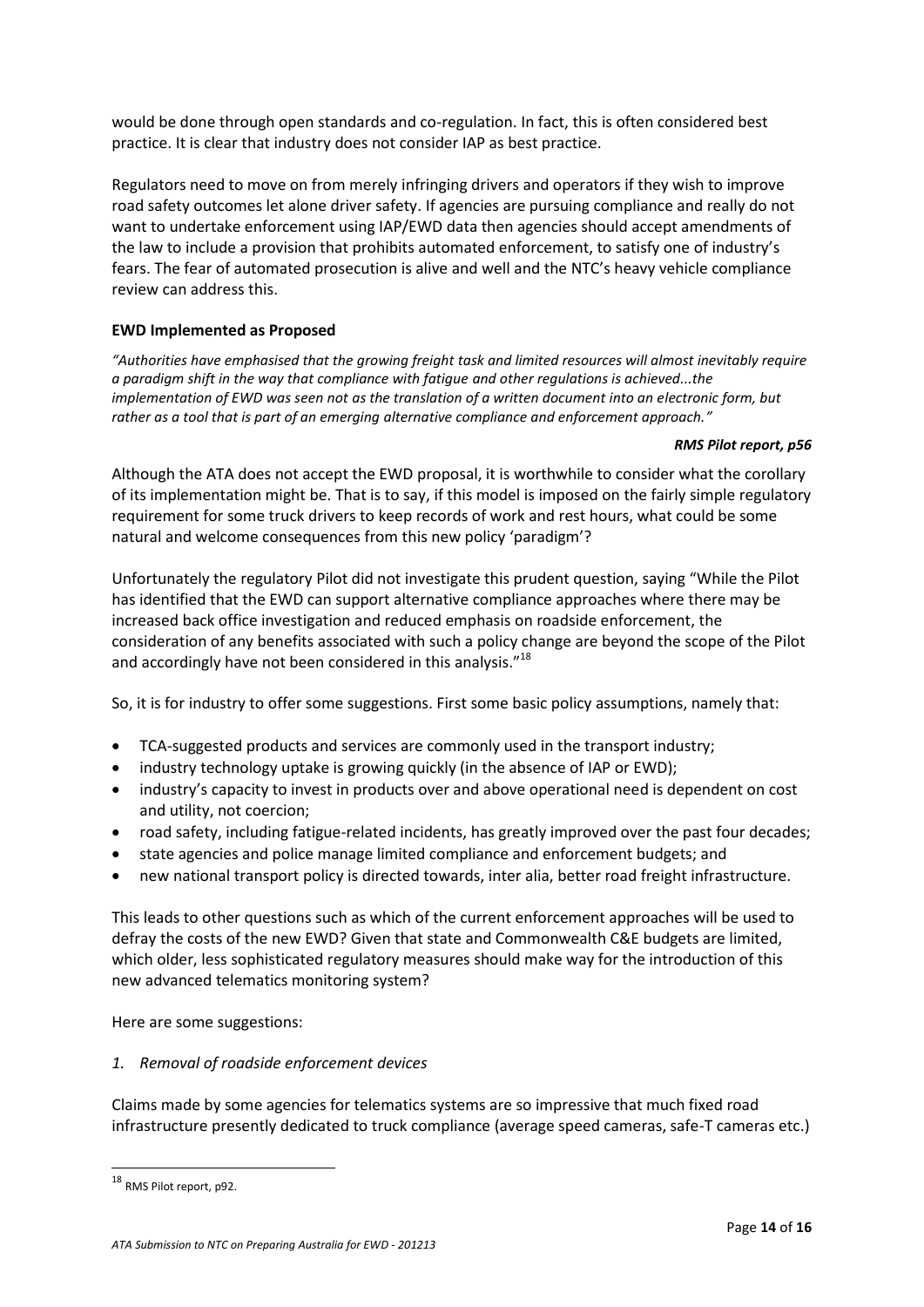appears superfluous and could be greatly reduced in number or simply eliminated due to expense. Otherwise, telematics proposals like EWD (and IAP) represent an additional, elaborate and expensive over-reaction by policymakers to a decreasing risk. Savings should be available to regulators and industry from prudent transfers of resources.

Since fixed cameras also issue infringements to vehicle owners not drivers, these roadside devices are insufficiently responsive to new regulatory aims of directly managing driver fatigue and speed.

## *2. Concessions for EWD-regulated vehicles*

With an elaborate EWD/speed monitoring system in full swing, it would be necessary for police and road agencies to consider special treatment for EWD-regulated vehicles. For example, in return for 24/7 surveillance of legal private vehicles, it is logical that such a heavily-monitored vehicle be given automatic access to the operator's preferred freight routes, that road authorities provide green light corridors where possible as well as exemptions from random roadside enforcement events. If this seems somewhat extreme, it merely is the logical counterpart to exemptions from roadside interdiction possible under NHVAS (which after all is merely a paper-based accreditation system, not a monitoring technology).

### 3. *Liability and the Chain Of Responsibility*

The suggested *driver-operator EWD system* limits the role of unrelated third parties, eg. IT service providers, and reinforces the traditional policy and legal relationship between actors in the transport supply chain and government. A light-touch regulatory approach would seek to keep the onus and therefore liability for compliance with fatigue law on the operator/employer and driver.

## **8. Conclusion**

The ATA believes it is premature to advance the EWD proposal until the policy is further developed by the NTC.

The NTC has previously referred to the road transport industry's long-term safety record as a 'success story' overall and this submission also does not dispute the immense advantages and possibilities that technology brings. Many Australian operators today purchase advanced in-vehicle systems and hand-held devices that help their businesses. Concerns lie with how the appeal of technology can distort effective policy-making.

The EWD approach should describe a simple and cost-effective compliance instrument for government to oversee, that is easy and voluntary for a driver to use, inexpensive for operators to implement and the same in legal effect as a WWD. Responsibility for administering fatigue measures rests with government not service providers, responsibility for diary-keeping rests with drivers and their operators whether they are using WWD or the finest commercial EWD system they can afford. . The current model has technical issues, including time-counting, that do not compare favourably with WWD thanks to the unnatural precision afforded by digital time-keeping when applied to human behaviour rather than mechanical activity.

Governments should not meddle with the voluntary industry adoption of technology since this is leading to greater safety and compliance assurance and also demonstrates the ongoing efforts by industry operators to build safety cultures into their businesses.